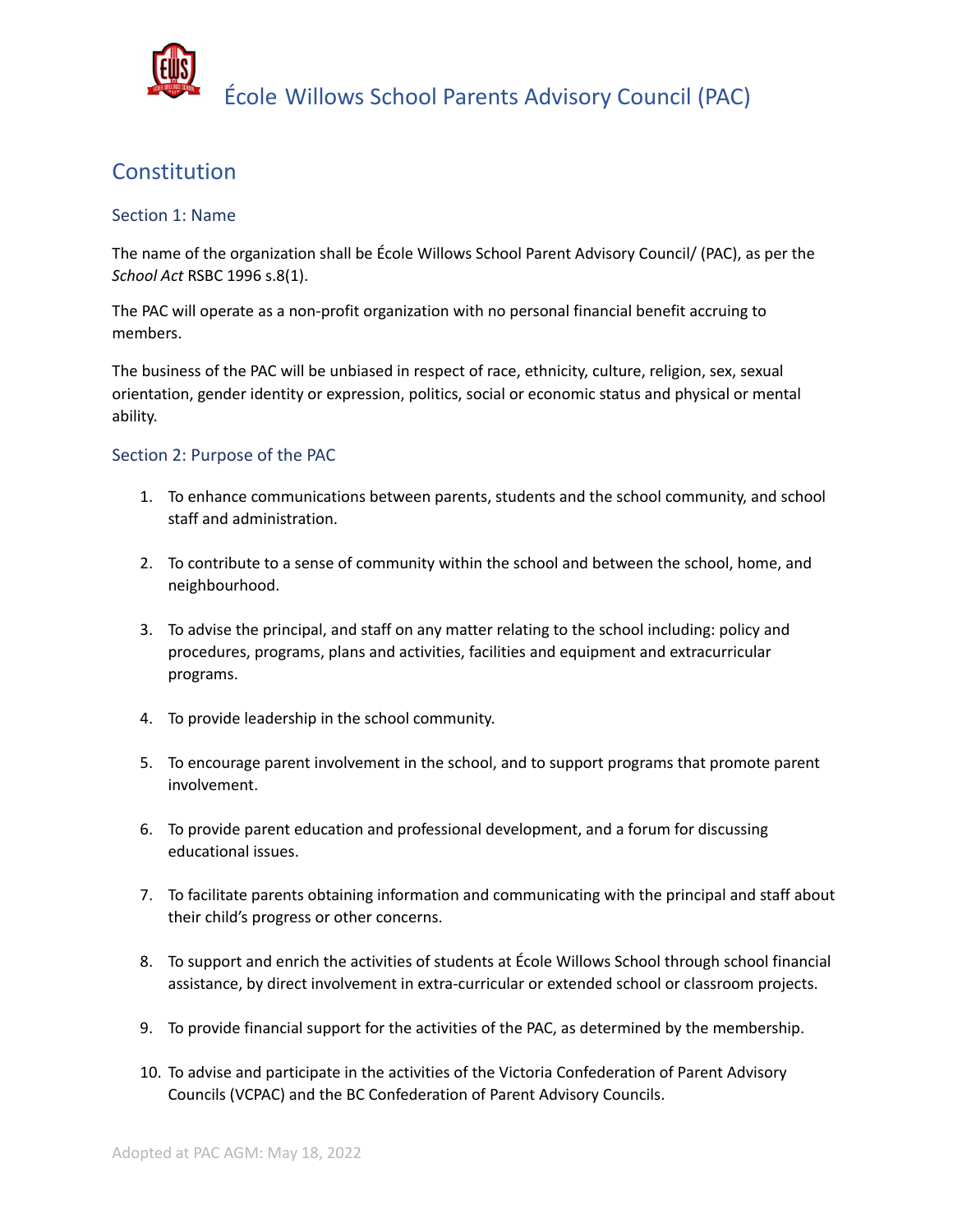

## Section 3: Interpretation of terms

*"Parent"* – is as defined in the *School Act* and means:

- (a) the guardian of the person of the student or child,
- (b) the person legally entitled to custody of the student or child, or
- (c) the person who usually has the care and control of the student or child

and, for the purposes of these Bylaws, means the parent or guardian of a child or children enrolled in SD 61

*"Parent Advisory Council"*or "*PAC"* – the parents organized according to the *School Act* and operating as a parent advisory council in École Willows School

*"School"* – any public elementary, middle or secondary educational institution within Greater Victoria School District No. 61

"SD 61" – Greater Victoria School District No. 61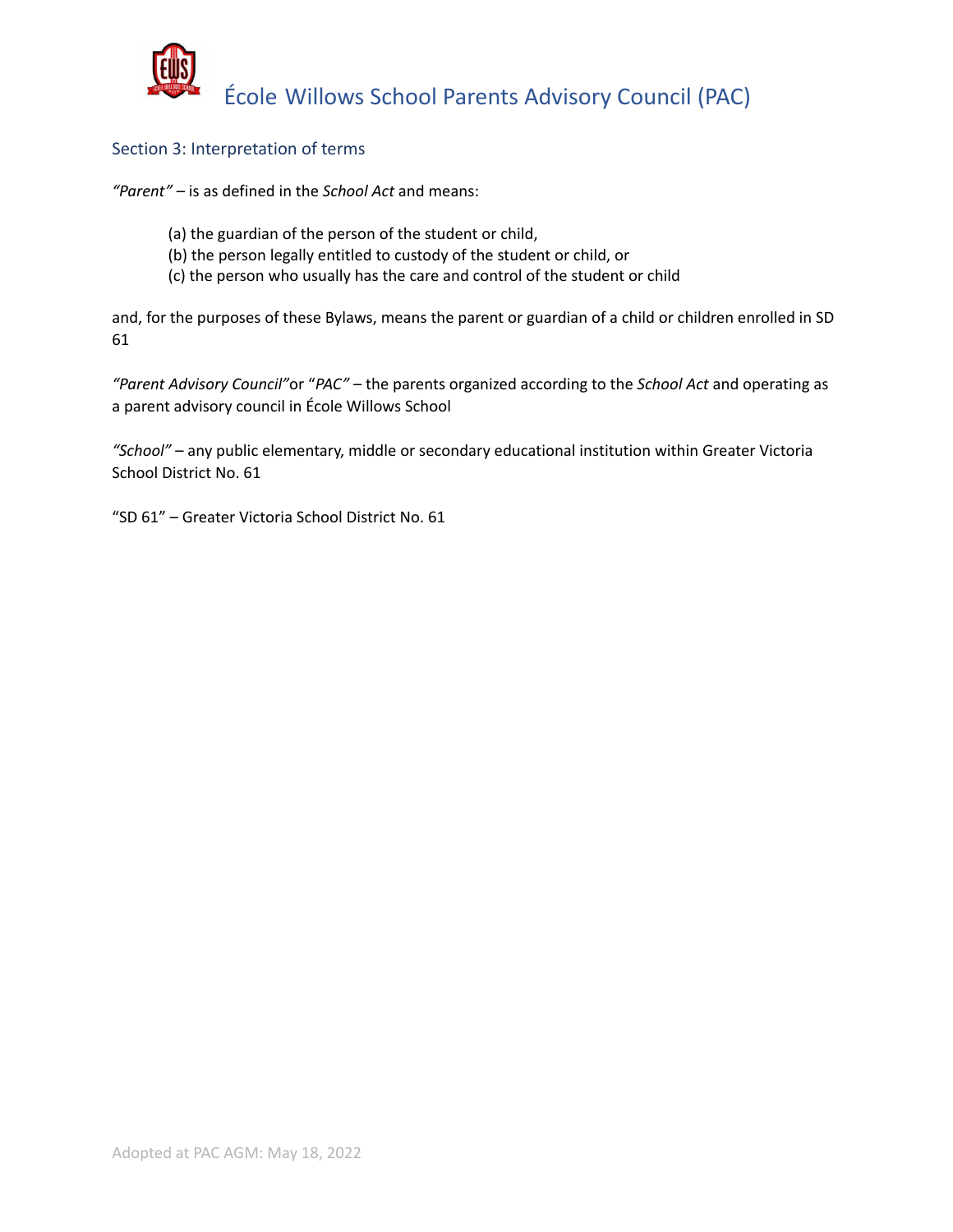

## Bylaws

## Section 1: Membership

- 1. All parents and guardians of children registered at École Willows School are voting members of the PAC.
- 2. Administration and staff (teaching and non-teaching) of École Willows School may be non-voting members of the PAC.
- 3. Members of the school community who are not parents or guardians of students registered at École Willows School may be invited by Executive members to become non-voting members of the PAC.
- 4. At no time will the PAC have more non-voting than voting members.
- 5. Every member will uphold the Constitution and comply with these Bylaws.

## Section 2: Meetings of Members

- 1. General meetings will be conducted in the spirit of fairness to all members with reasonable measures taken to ensure the same.
- 2. General meetings will be held not less than six (6) times per school year.
- 3. One of the meetings between January and May will be the Annual General Meeting (AGM) for the purpose of election of Executive Officers.
- 4. A general meeting will not be a forum for discussing individual school personnel, students, parents or other members of the school community.
- 5. If procedural problems arise on an issue not covered in these Bylaws, Robert's Rules of Order (edition as held by the Executive) will be used to resolve the issue.
- 6. A special meeting may be called by the Chair at the request of no less than twenty-five (25) members. A special meeting is called to discuss, and as necessary to decide, a specific matter and no other business may be dealt with thereat. Special meetings require five (5) instructional days notice to the membership.
- 7. Members will be given reasonable notice of general meetings.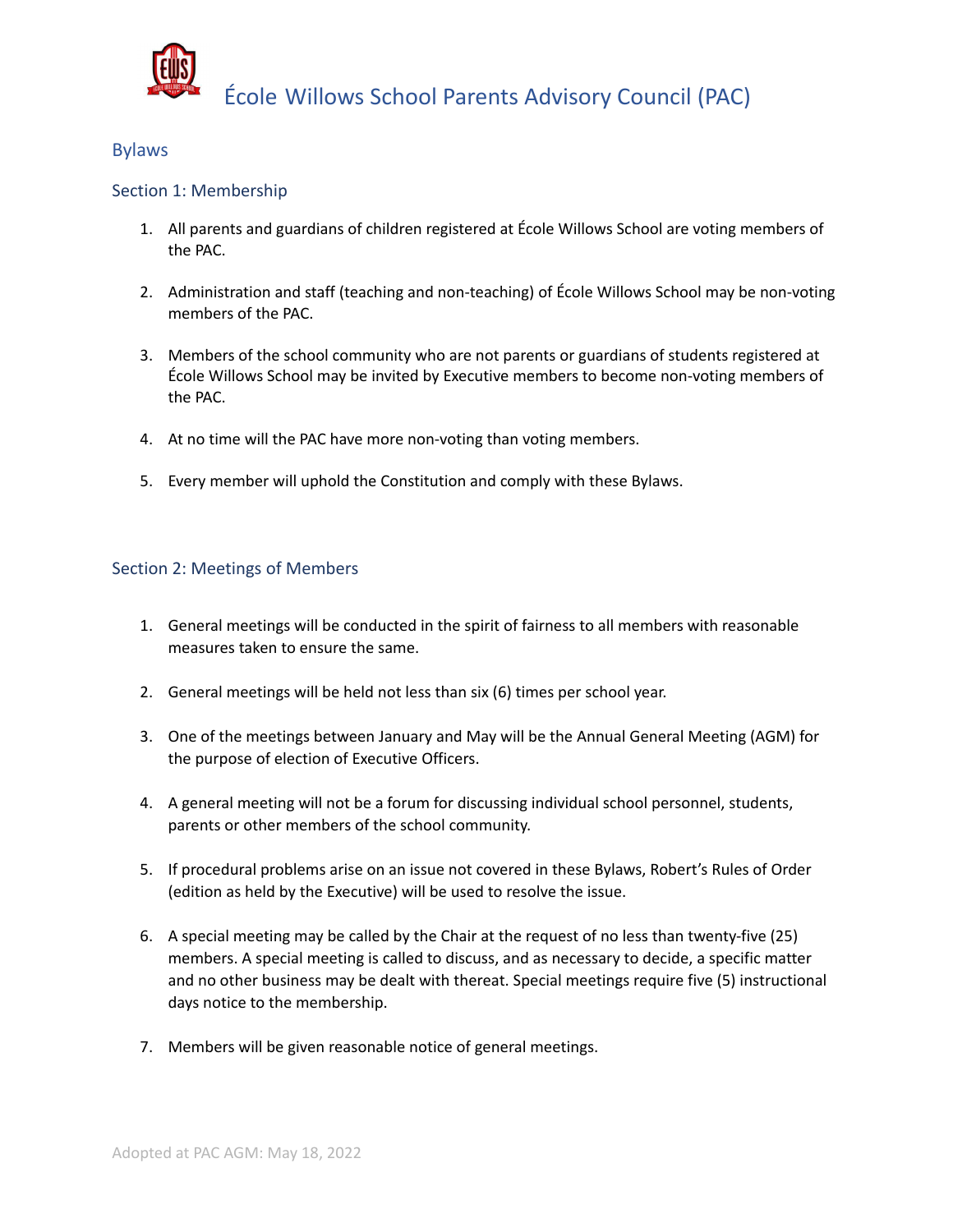

8. Meetings may be in person or by video conferencing using a program such as Zoom, as long as each participant is able to communicate and vote (if entitled) as needed. Hybrid meetings may also be held as needed, to allow members to join in person or electronically.

## Section 3: Proceedings at General Meetings

#### *Quorum*

1. A quorum for general meetings will be a majority (50% plus one) of Executive Officers and at least one additional non-Executive voting member.

#### *Voting*

- 1. Except as provided elsewhere in these Bylaws, all matters requiring a vote will be decided at a general or special meeting or at the AGM, by a simple majority of the votes cast (50% plus one).
- 2. In the case of a tie vote, the Chair **does not** have a second or casting vote and the motion is defeated.
- 3. Members must vote personally on all matters. Voting by proxy shall not be permitted.
- 4. Regular voting shall be done by a show of hands and/or by a voice vote of the voting members present, with the exception of the election of officers, which may be done by secret ballot. A vote shall be taken to destroy the ballots after the election.
- 5. Regular voting will be used to decide any motions that are raised at an Executive or general meeting.

## Section 4: The Executive

#### *Role of the Executive*

- 1. A volunteer board of elected members (the Executive) will manage the PAC's affairs between general meetings.
- 2. The primary functions of the Executive will be as follows:
	- *a. Communication:* Facilitate communication of the affairs of the PAC to the membership and school administration.
	- *b. Coordination:* Coordinate and connect volunteers for PAC activities and school activities requesting PAC assistance.
	- *c. Control:* Demonstrate accountability to the membership to ensure that PAC commitments are fulfilled, and will control PAC finances to ensure that PAC-raised funds are appropriately accounted for, managed and spent in accordance with an approved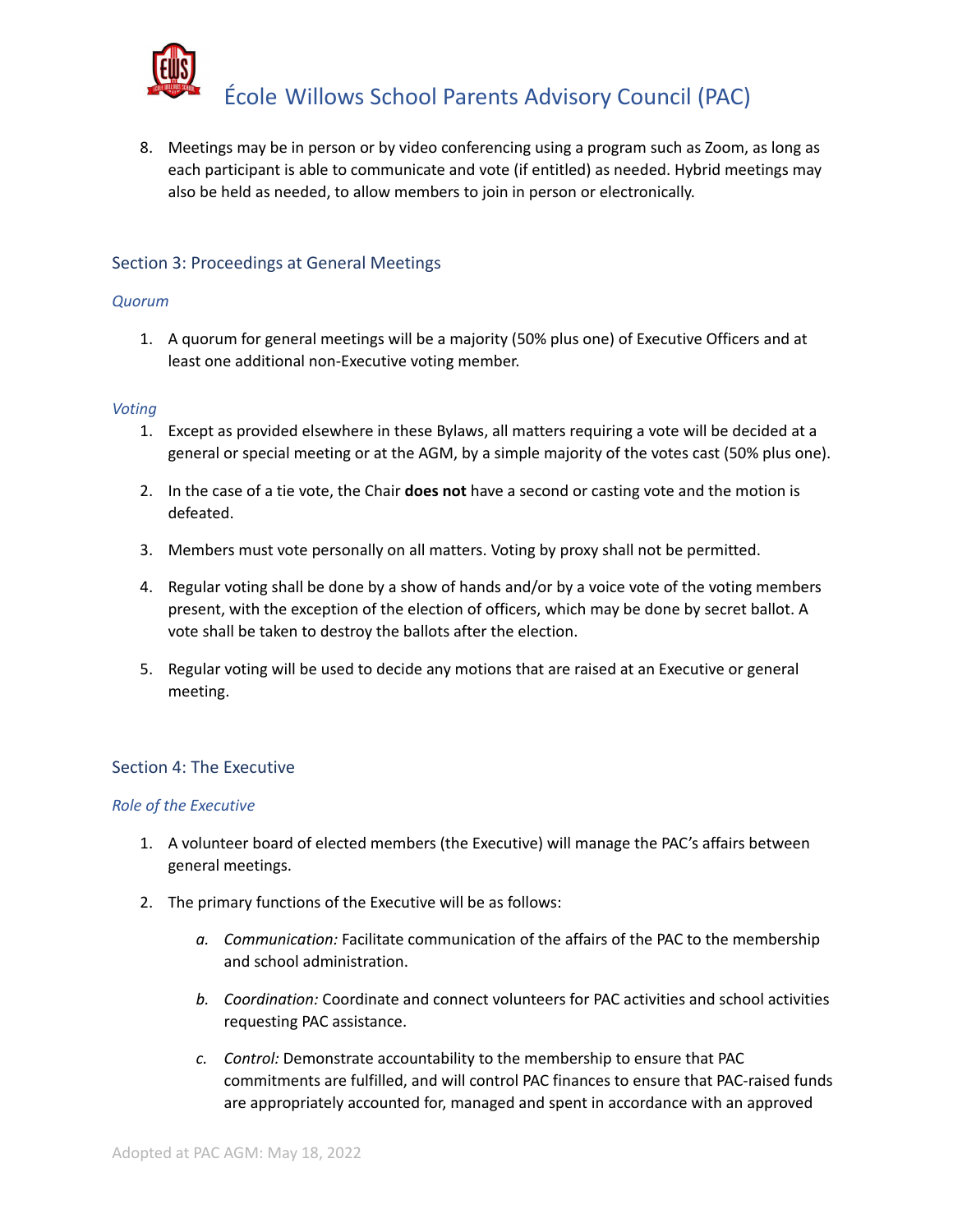

budget. Wherever reasonably possible, funds will be spent to equitably benefit all École Willows School students.

*d. Community building:* Contribute to a sense of community within the school and between the school, home and neighbourhood through the activities and initiatives they support.

#### *Election of Executive Officers*

- 1. Any voting member of the PAC is eligible to serve on the Executive, except employees or elected officials of SD 61 or the Ministry of Education.
- 2. Executive officers will be elected at the AGM. Calls for nominations will be made by the Executive at the general meeting prior to the AGM.
- 3. If an Executive officer resigns or ceases to hold office for any other reason, the remaining Executive officers may appoint any eligible member of the PAC to fill the vacancy until the next AGM.
- 4. The current Chair or designate will conduct elections.

#### *Term of Office*

- 1. Executive officers will hold office for a term of one year beginning two weeks after the AGM.
- 2. No person may hold more than one elected Executive officer position at any one time.
- 3. If an Executive officer ceases to be a voting member of the PAC during their term (e.g. they no longer have a child at the school), their position shall be immediately vacated.

#### *Removal of Executive*

- 1. The members of the PAC may, by a majority of not less than 75% of the votes cast, remove an Executive officer before the end of term in office, and may appoint an eligible member to complete the term.
- 2. Written notice specifying the intention to make a motion to remove an Executive officer must be given to all members not less than 14 days before the meeting.
- 3. The following may be grounds for removal of Executive officers:
	- ceases to be a parent of a student registered at the school
	- is absent from three (3) consecutive meetings of the PAC without prior notice
	- fails to abide by the PAC Constitution, Bylaws and Code of Conduct
	- is convicted of criminal or other serious offenses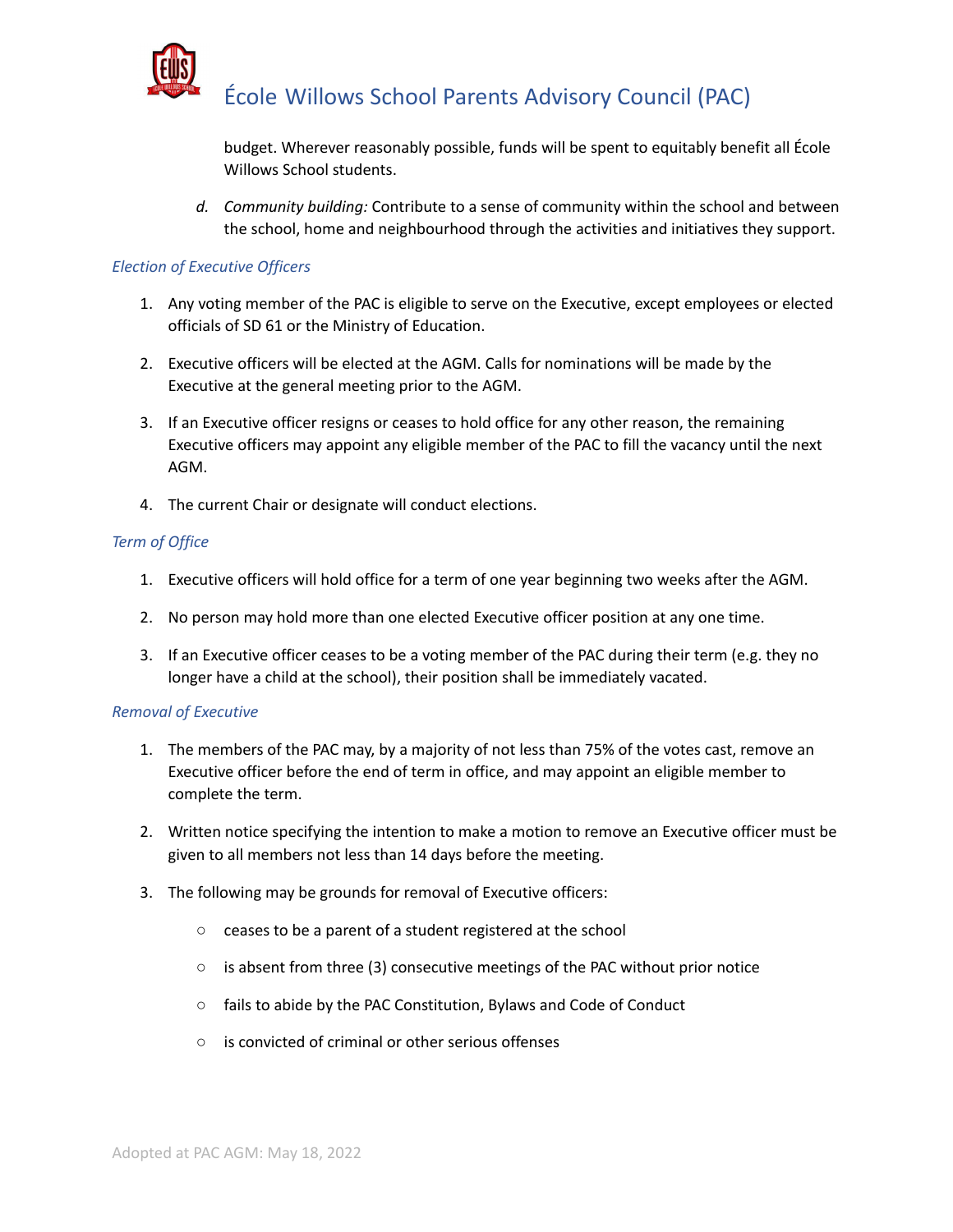

## *Remuneration of Executive*

1. No Executive officer may be remunerated for serving on the Executive, but may be reimbursed for expenses reasonably and necessarily incurred while engaged in the PAC's affairs.

## *Executive Meetings*

- 1. *Meetings:* At least one Executive meeting shall be held before each general meeting. Any additional Executive meetings shall be decided by a majority (50% plus one) of the Executive officers.
- 2. *Quorum:* A quorum for Executive meetings shall be a majority (50% plus one) of the members of the Executive.
- 3. *Notice:* Executive members shall be given a minimum of four (4) days notice of Executive meetings that are not regularly scheduled unless otherwise agreed by a majority (50% plus one) of the Executive.
- 4. *Voting:* All matters requiring a vote at Executive meetings will be decided by a simple majority of the votes cast (50% plus 1). Any time-sensitive matters arising that require decision outside of regularly scheduled Executive meetings may proceed by way of electronic vote. Electronic voting will be initiated by the PAC Chair or designate if a time-sensitive matter needs to be voted on before the next Executive meeting. The final decision about whether a matter is time-sensitive or not will be at the discretion of the Chair or designate.
- 5. In the case of a tie vote, the Chair **does not** have a second or casting vote and the motion is defeated.

## Section 5: Composition and Duties of Executive Officers

- 1. The Executive shall consist of no fewer than three (3) elected officers which will be the Chair, Treasurer and Secretary. The Executive may also include up to five (5) additional members, including Members at Large and a Vice-Chair, as well as one or more Outgoing Executive Members.
- 2. The following duties shall be fulfilled by the Executive officers according to their elected position, except where there is agreement to reassign them among the Executive officers (as in the case where a role is shared between two Executive officers):

## **The Chair or Co-Chairs will:**

- Preside at all general, Executive and special meetings of the PAC.
- Ensure that an agenda is prepared and presented.
- Appoint committees where authorized by the membership or Executive.
- Ensure that actions are taken to achieve the goals and purpose of the PAC.
- Speak on behalf of the PAC.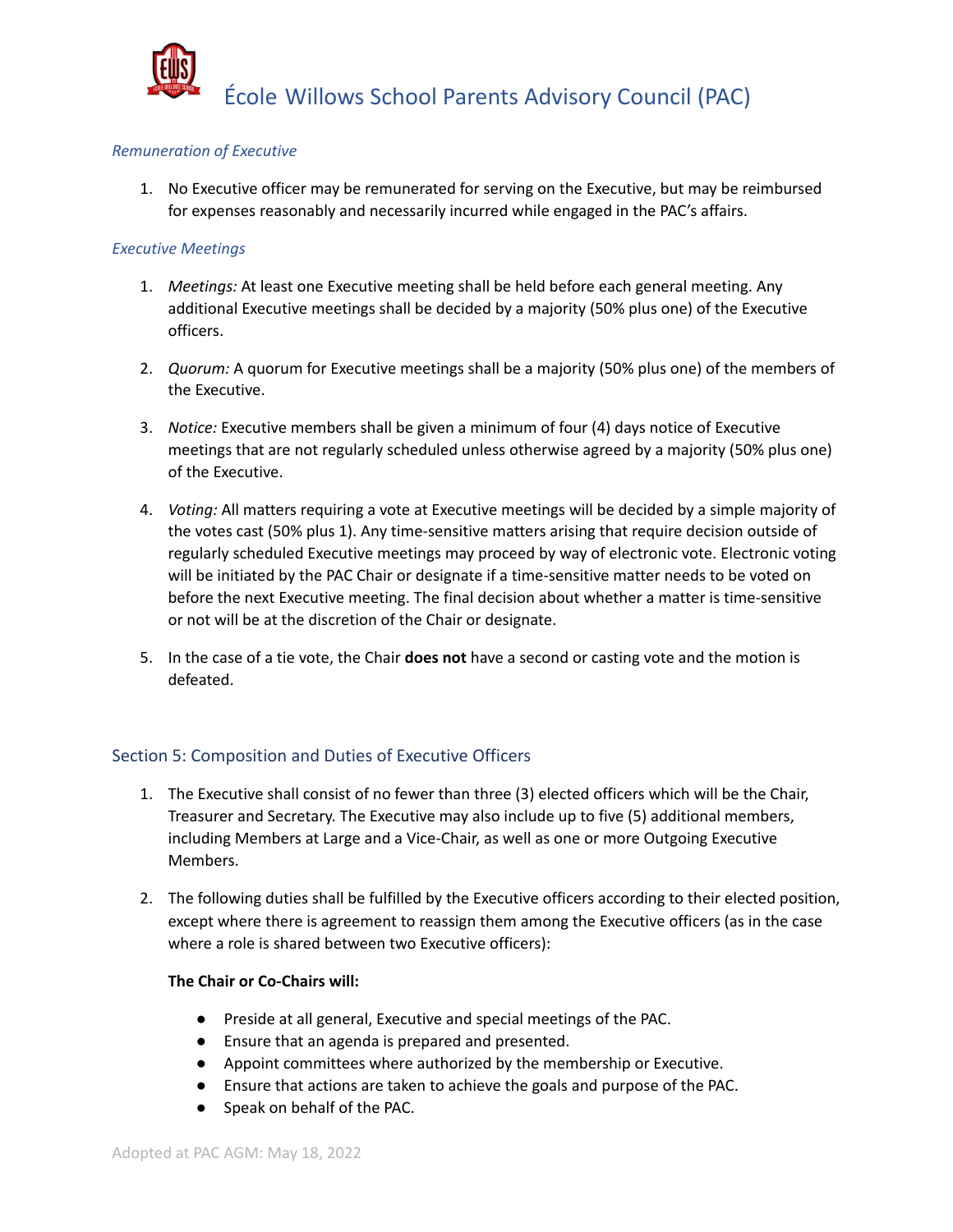

- Be a signing officer.
- Submit an annual report.

## **The Vice-Chair will:**

- Support the Chair/Co-Chair
- Assume the duties of the Chair or Co-Chair in their absence or upon request.
- Assist the Chair as requested.
- Be a signing officer.

#### **The Secretary will:**

- Ensure all members are notified of meetings.
- Record and file minutes of all general, Executive and special meetings and the AGM.
- Be a signing officer.
- Safely keep all records of the PAC.
- Issue and receive correspondence on behalf of the PAC.
- Prepare and maintain other documentation as requested by membership or the Executive.
- Keep an accurate copy of the Constitution and Bylaws and make copies available to members upon request.

## **The Treasurer will:**

- Be a signing officer.
- Receive and receipt all funds belonging to or payable to the PAC.
- Disburse funds authorized by the Executive or members.
- Maintain an accurate record of all expenditures of the PAC.
- Reimburse members in a timely manner for approved expenses.
- Provide a report of all receipts and expenditures at every general meeting.
- Draft an annual budget, with the assistance of the Executive, to be ratified by the members at the AGM.
- Perform other duties as required.
- Ensure financial records and books of accounts are maintained and all funds of the PAC are accounted for.
- Prepare and submit applications for PAC Gaming Grant.
- Ensure that another signing officer has access to the books in the event of absence.
- Make books of account available to members upon request and ready for inspection or audit as requested
- Submit an annual report.

## **The Members-at-Large may:**

● Assume the responsibilities of the Chair or Co-Chairs upon request.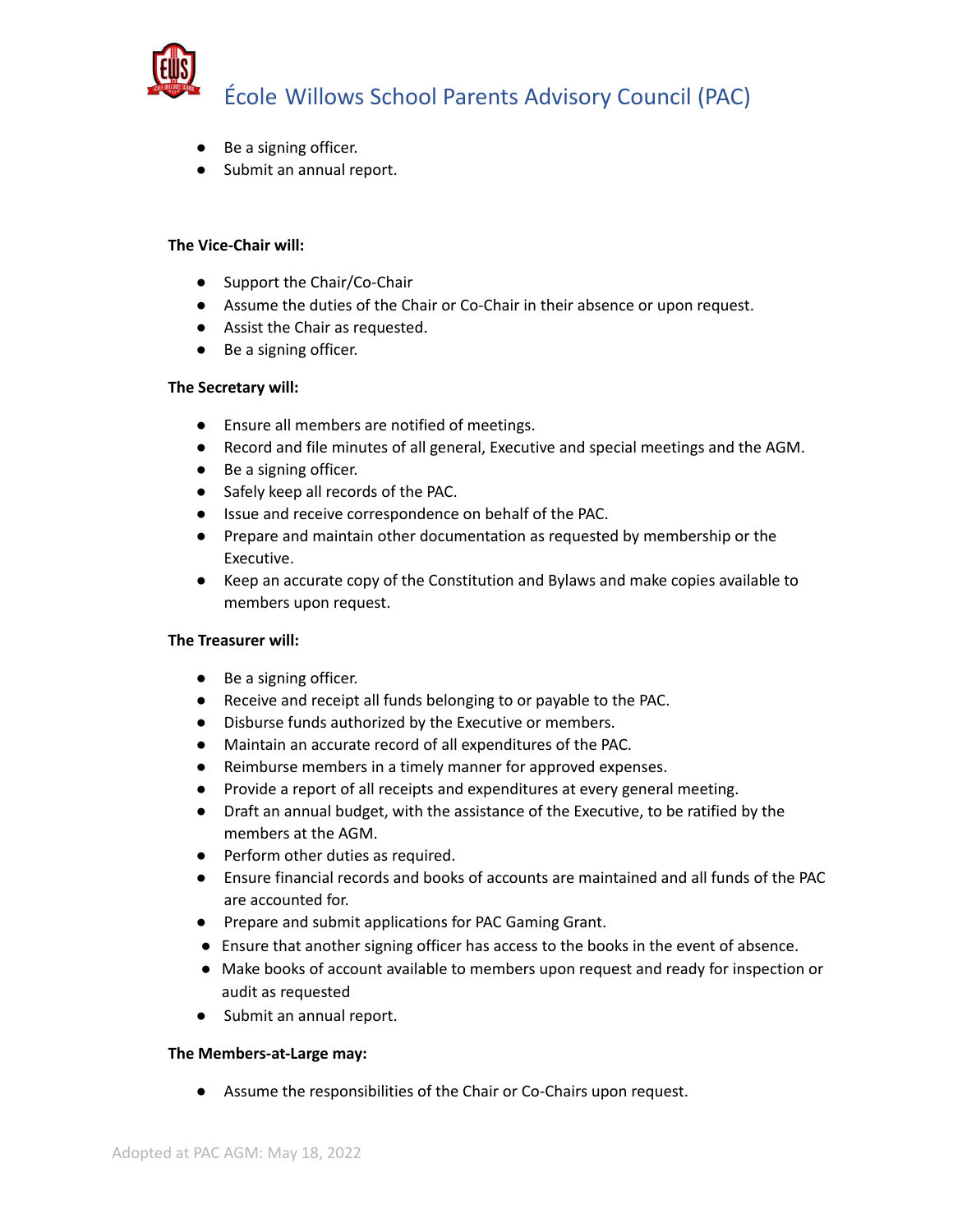

- Assist the Chair or Co-Chairs as requested.
- Be a signing officer.
- Serve in any capacity determined by the PAC as needs require.

## **The Past Chair will:**

- Ensure a smooth transition between Chairs or Co-Chairs.
- Assist and advise the PAC.
- Accept extra duties as needed.
- Chair a Nominating Committee prior to the AGM.
- Preside over the election of officers.

## Section 6: Committees

- 1. The membership and Executive may appoint standing and *ad hoc* committees to further the PAC's purposes and carry on its affairs.
- 2. The terms of reference of each committee will be specified by the membership or Executive at the time the committee is established, or by the committee at its first meeting, as the membership or Executive decide.
- 3. Committees will report to the membership and Executive as required.

## Section 7: Financial Matters

- 1. The financial year of the PAC will be Sept 1st to Aug 31st.
- 2. The PAC may raise and spend money to further its purpose.
- 3. All funds of the PAC must be kept on deposit in the name of the PAC in a bank or financial institution registered under the *Bank Act* SC 1991.
- 4. The Executive will name at least three signing officers for banking and legal documents. Two signatures will be required on each of these documents.
- 5. The Executive will present any proposed expenditures beyond the current budget for approval at the next general meeting.

## Section 8: Conflict Resolution

1. Conflicts arising between members of the PAC involving matters concerning the PAC will first be addressed at a meeting of the Executive and the parties involved. The PAC will only engage in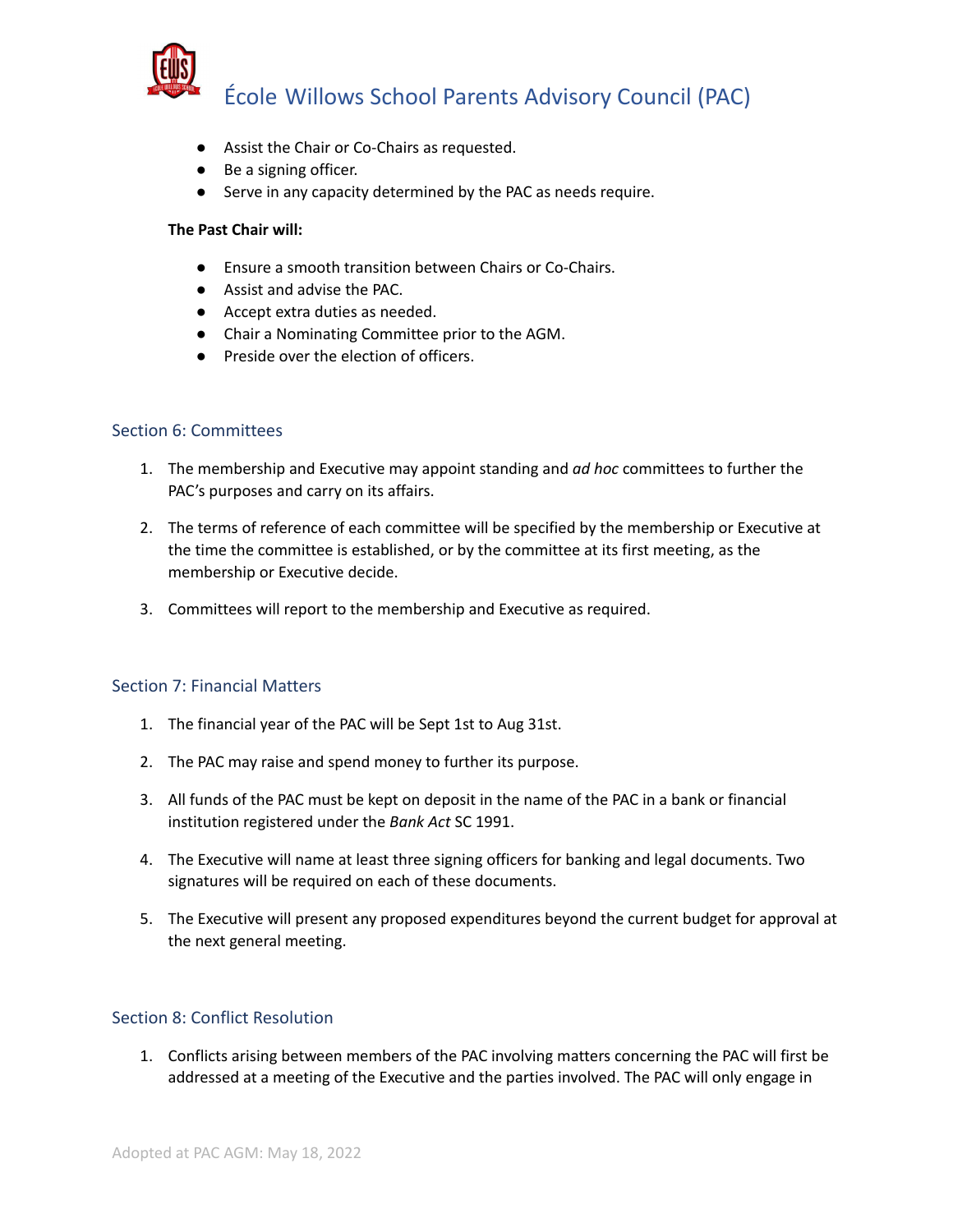

this process if the parties experiencing conflict choose to participate in the conflict resolution process.

- 2. If such a meeting fails to find a resolution, an unbiased third party, that all parties agree to, will be asked to mediate the dispute.
- 3. If such mediation fails, a special resolution meeting will be requested through the VCPAC. The PAC will then follow their recommendations.

## Section 9: Constitution and Bylaw Amendments

- 1. The members may, by a majority of not less than 75% of the votes cast, amend the PAC's Constitution and Bylaws.
- 2. Written notice specifying the proposed amendments must be given to the members not less than 14 days before the meeting.
- 3. Where the proposed amendments exceed one page, they need not be given to every member, but must be made accessible to all members.
- 4. A Constitution or Bylaw amendment shall be dated, signed and deposited with the École Willows School administration for safekeeping.

## Section 10: Property in Documents

1. All documents, records, minutes, correspondence, or other papers kept by a member, Executive officer, or committee member in connection with the PAC shall be deemed to be property of the PAC and shall be turned over to the Chair or Co-Chairs when the member, Executive officer, representative, or committee member ceases to perform the task to which the papers relate.

## Section 11: Dissolution

- 1. In the event of dissolution or winding up of the PAC, and after payment of all debts and costs of dissolution or winding up, the assets and remaining funds of the PAC shall be distributed to another parent advisory council, or councils, in SD 61 having purposes and objectives similar to those of the PAC, as the members of the PAC may determine at the time of dissolution or winding up. This clause shall be unalterable.
- 2. In the event of dissolution of the PAC, all records of the PAC shall be placed under the jurisdiction of SD 61 in the person of the principal of the school.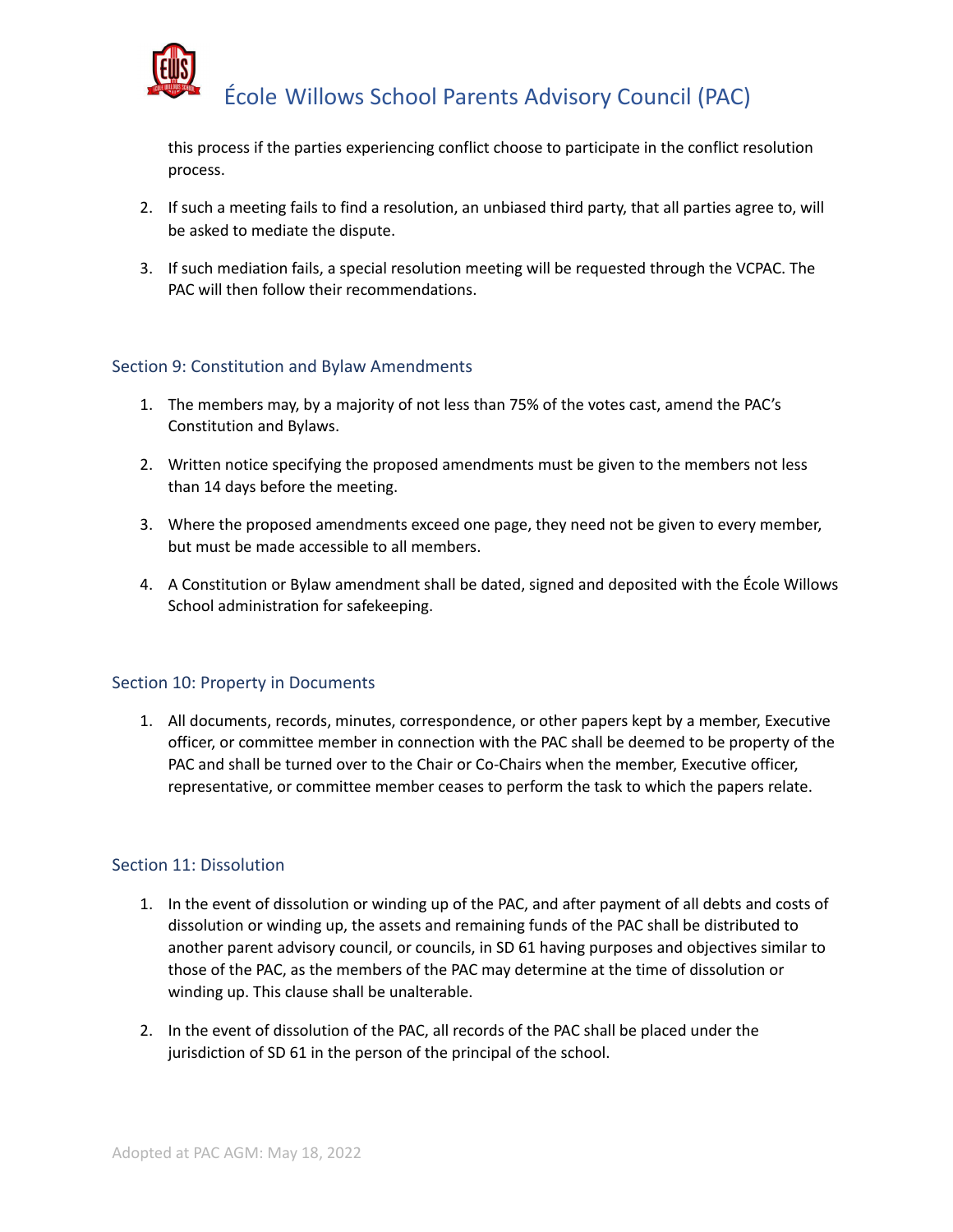

Adopted by École Willows School Parent Advisory Council at Victoria, British Columbia, on May 18, 2022.

Signatures of Chair or Co-Chair and one other Executive Officer.

Uni \_\_\_\_\_\_\_\_\_\_\_\_\_\_\_\_\_\_\_\_\_\_\_\_\_\_\_\_\_\_ \_\_\_\_\_\_\_\_\_\_\_\_\_\_\_\_\_\_\_\_\_\_\_\_\_

Novat /

Shona McLaren, Co-Chair, 2021-22 Megan Stewart, Secretary, 2021-22